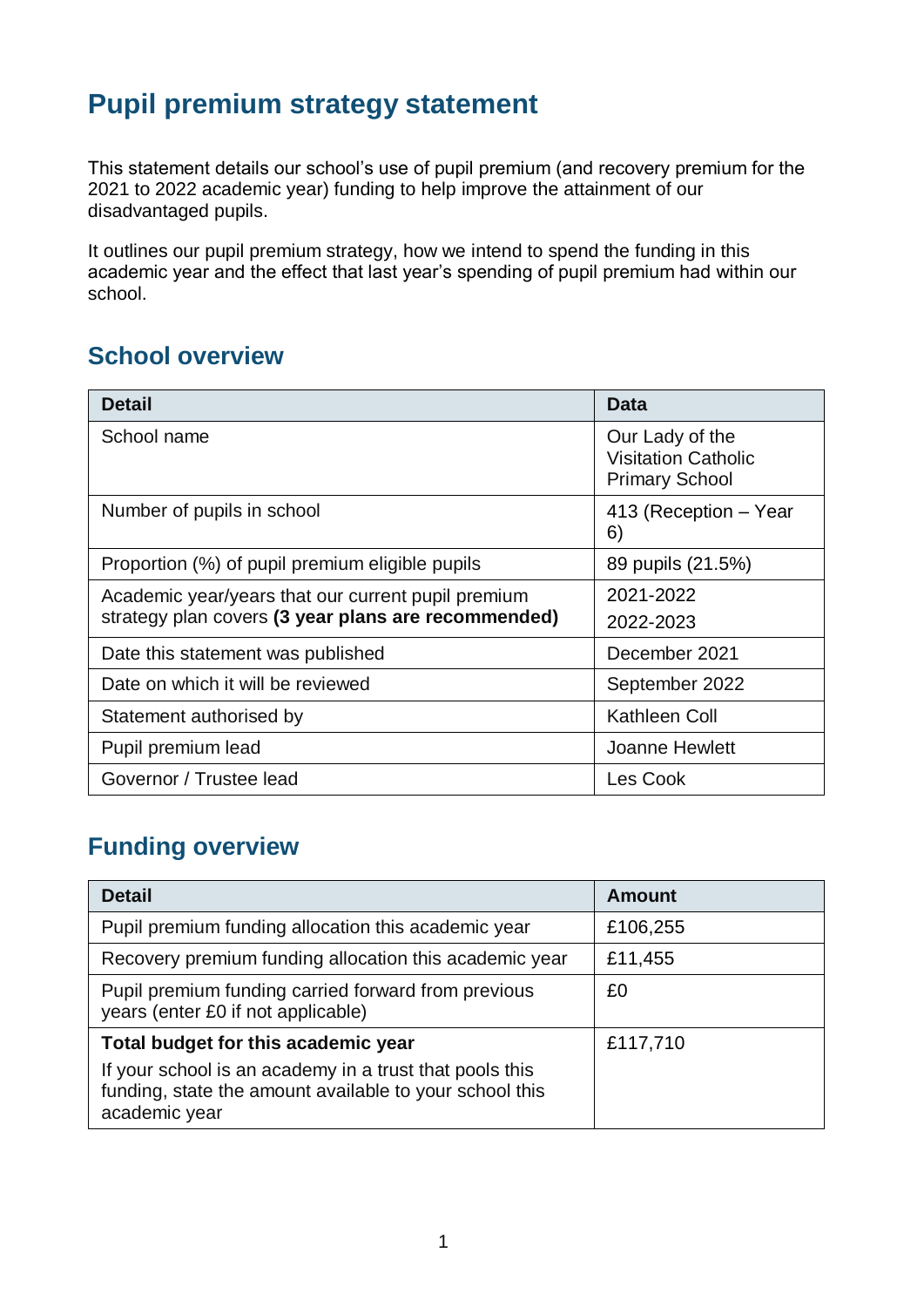# **Part A: Pupil premium strategy plan**

### **Statement of intent**

Our school vision is that all pupils, regardless of their economic background, make good progress and achieve high attainment across all subject areas. The focus of our pupil premium strategy is to support disadvantaged pupils to achieve that goal, maximizing progress for all including those who are already high attainers.

The goal for all pupils in our school is to achieve their full potential by providing a programme of support to close the gap for any child including both disadvantaged and non-disadvantaged groups. In particular, we expect disadvantaged pupils to have high levels of confidence and expectations of themselves by the end of Y6, in line with that of their peers.

We will consider the challenges faced by vulnerable pupils, such as those who have a social worker, those living in poverty and those families identified as requiring additional support with mental health and wellbeing. The activities outlined in this report are designed to support all pupils, regardless of whether they are disadvantaged or not

Quality First Teaching is at the centre of our strategy. Following the EEF guidance, effective teaching is proven to have the greatest impact on closing the disadvantage attainment gap and at the same time will benefit the non-disadvantaged pupils in our school.

Our strategy is also integral to wider school plans for education recovery, notably in its targeted support through the School-led Tutoring Programme for pupils whose education has been worst affected, including non-disadvantaged pupils. Therefore, the activities will include allocating funding to the school-led tutoring programmes.

To be most effective we ensure we that gaps are identified through the use of robust diagnostic assessment, including the use of standardized tests with detailed gap analysis, school based curriculum assessments and teacher assessments. The approaches we have adopted have been used to formulate a catch-up plan, using a tiered model, targeting those pupils who are at risk and need additional support to ensure they are reaching their true potential. Our intent is to support pupils to ensure gaps in learning are closing.

To ensure our strategy is effective we will:

- ensure disadvantaged pupils are challenged in the work that they are set
- act early to intervene at the point need is identified
- adopt a whole school approach in which all staff take responsibility for disadvantaged pupils' outcomes and raise expectations of what they can achieve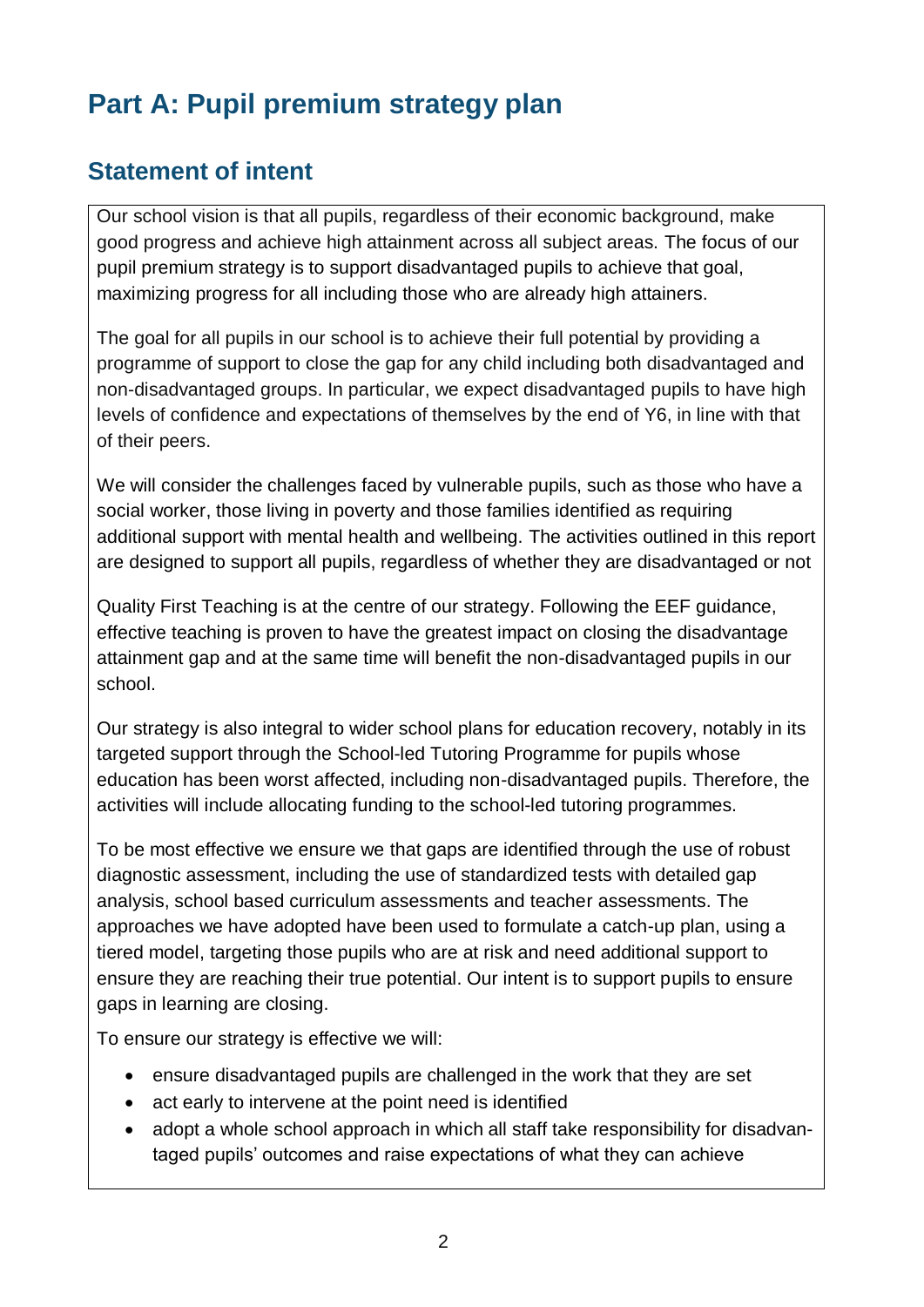• Provide a wide range of enrichment opportunities for helping disadvantaged pupils to build skills and confidence – these will be opportunities that they would not otherwise have access to.

### **Challenges**

This details the key challenges to achievement that we have identified among our disadvantaged pupils.

| <b>Challenge</b><br>number | <b>Detail of challenge</b>                                                                                                                                                                                                                                                                                          |
|----------------------------|---------------------------------------------------------------------------------------------------------------------------------------------------------------------------------------------------------------------------------------------------------------------------------------------------------------------|
| 1                          | Reception baseline assessments, reading gap analysis and<br>observations, particularly in EYFS and KS1 indicate underdeveloped<br>oral language skills and vocabulary gaps among many disadvantaged<br>pupils.                                                                                                      |
| $\overline{2}$             | Assessments and observations, suggest disadvantaged pupils generally<br>have greater difficulties with phonics than their peers. This negatively<br>impacts their development as readers.                                                                                                                           |
| 3                          | Internal and external assessments indicate that reading attainment<br>among disadvantaged pupils is below that of non-disadvantaged pupils.                                                                                                                                                                         |
|                            | On entry to Reception class in the last 3 years, between 28% and 38%<br>of pupils arrive below age-related expectations in reading.                                                                                                                                                                                 |
| 4                          | Our assessments and observations indicate that the education and well-<br>being of many of our disadvantaged pupils have been impacted by par-<br>tial school closures to a greater extent than for other pupils. These find-<br>ings are supported by national studies.                                            |
|                            | This has resulted in significant knowledge gaps leading to pupils falling<br>further behind age-related expectations, especially in maths.                                                                                                                                                                          |
| 5                          | Our assessments (including wellbeing survey), observations and discus-<br>sions with pupils and families have identified social and emotional is-<br>sues for many pupils. Observations and assessments identified the im-<br>pact school closures had on pupil pace, resilience, motivation and inde-<br>pendence. |
|                            | Teacher referrals for support have markedly increased during the<br>pandemic with more pupils from disadvantaged backgrounds receiving<br>1:1 and small group interventions.                                                                                                                                        |
|                            |                                                                                                                                                                                                                                                                                                                     |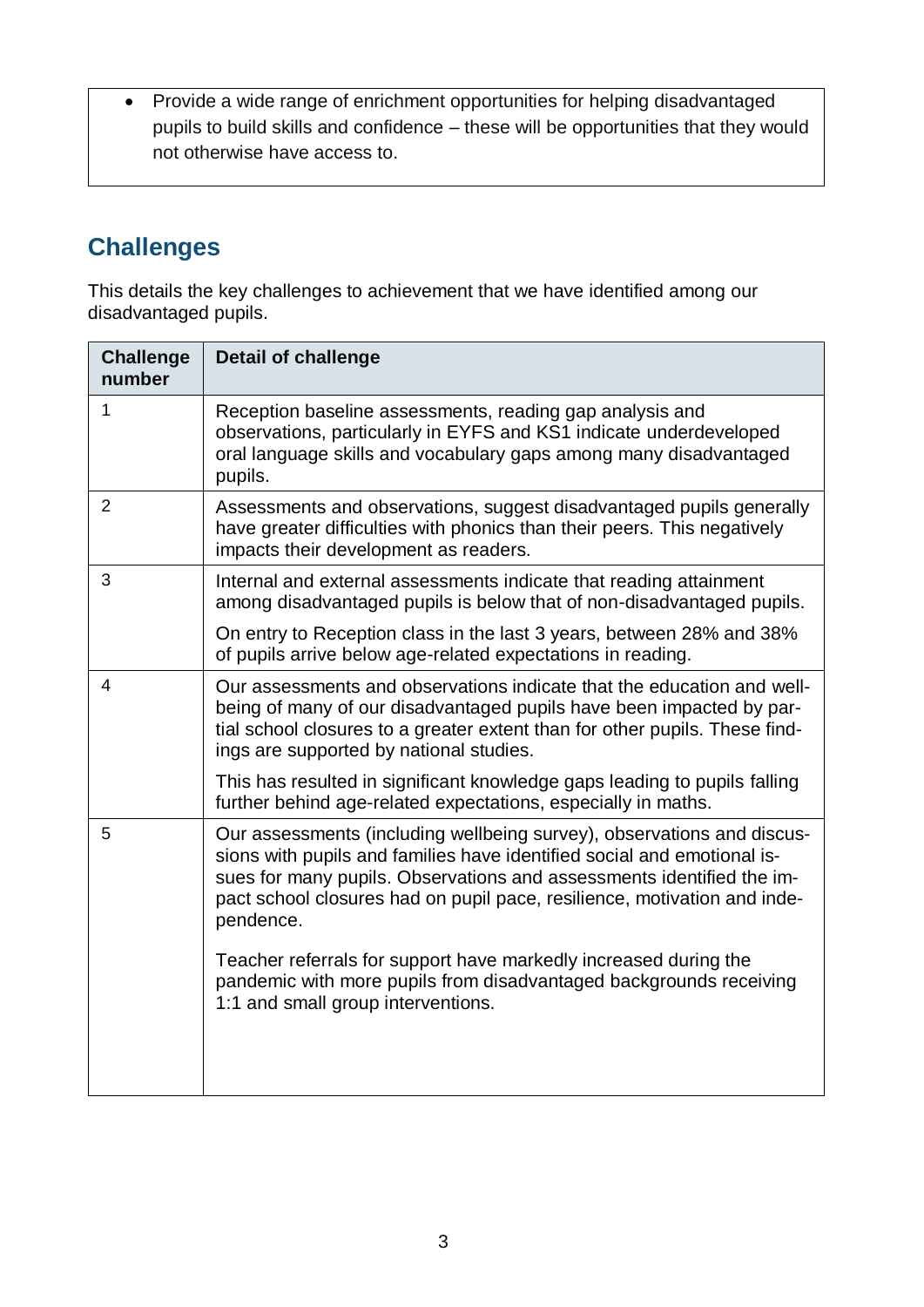### **Intended outcomes**

This explains the outcomes we are aiming for **by the end of our current strategy plan**, and how we will measure whether they have been achieved.

| <b>Intended outcome</b>                                                                                 | <b>Success criteria</b>                                                                                                                                                                                                                                                     |
|---------------------------------------------------------------------------------------------------------|-----------------------------------------------------------------------------------------------------------------------------------------------------------------------------------------------------------------------------------------------------------------------------|
| Improved oral language skills and<br>vocabulary among disadvantaged pupils.                             | Assessments and observations indicate<br>significantly improved oral language<br>among disadvantaged pupils. This is<br>evident when triangulated with other<br>sources of evidence, including<br>engagement in lessons, book scrutiny<br>and ongoing formative assessment. |
| Improved phonics attainment among<br>disadvantaged pupils                                               | Phonics outcomes for disadvantaged<br>pupils show that 80% pass the PSC by<br>the end of year 2                                                                                                                                                                             |
| Improved reading attainment among<br>disadvantaged pupils.                                              | KS2 reading outcomes in 2022/23 show<br>that more than 80% of disadvantaged<br>pupils meet the expected standard.                                                                                                                                                           |
| Improved maths attainment for<br>disadvantaged pupils at the end of KS2.                                | KS2 maths outcomes in 2021/2022 and<br>2022/23 show that more than 85% of<br>disadvantaged pupils meet the expected<br>standard.                                                                                                                                            |
| A rapid closing of gaps across reading,<br>writing and maths                                            | Gaps in learning to be closing rapidly as<br>demonstrated by:                                                                                                                                                                                                               |
|                                                                                                         | Outcomes in gap analysis following<br>standardised tests                                                                                                                                                                                                                    |
|                                                                                                         | Increased number of pupils achieving<br>the expected standard, with gaps closing<br>between disadvantaged pupils and all<br>pupils.                                                                                                                                         |
| To achieve and sustain improved<br>wellbeing for all pupils in our school,                              | Sustained high levels of wellbeing from<br>2022/23 demonstrated by:                                                                                                                                                                                                         |
| particularly our disadvantaged pupils.                                                                  | qualitative data from student voice,<br>student and parent surveys and<br>teacher observations                                                                                                                                                                              |
|                                                                                                         | a significant increase in participation<br>in enrichment activities, particularly<br>among disadvantaged pupils                                                                                                                                                             |
| Improved social interactions especially at<br>playtime                                                  | a reduction in playground accidents<br>٠<br>an increase in pupil led and managed<br>$\bullet$<br>co-operative, competitive games                                                                                                                                            |
| To achieve and sustain improved<br>attendance for all pupils, particularly our<br>disadvantaged pupils. | Sustained high attendance from 2022/23<br>demonstrated by:                                                                                                                                                                                                                  |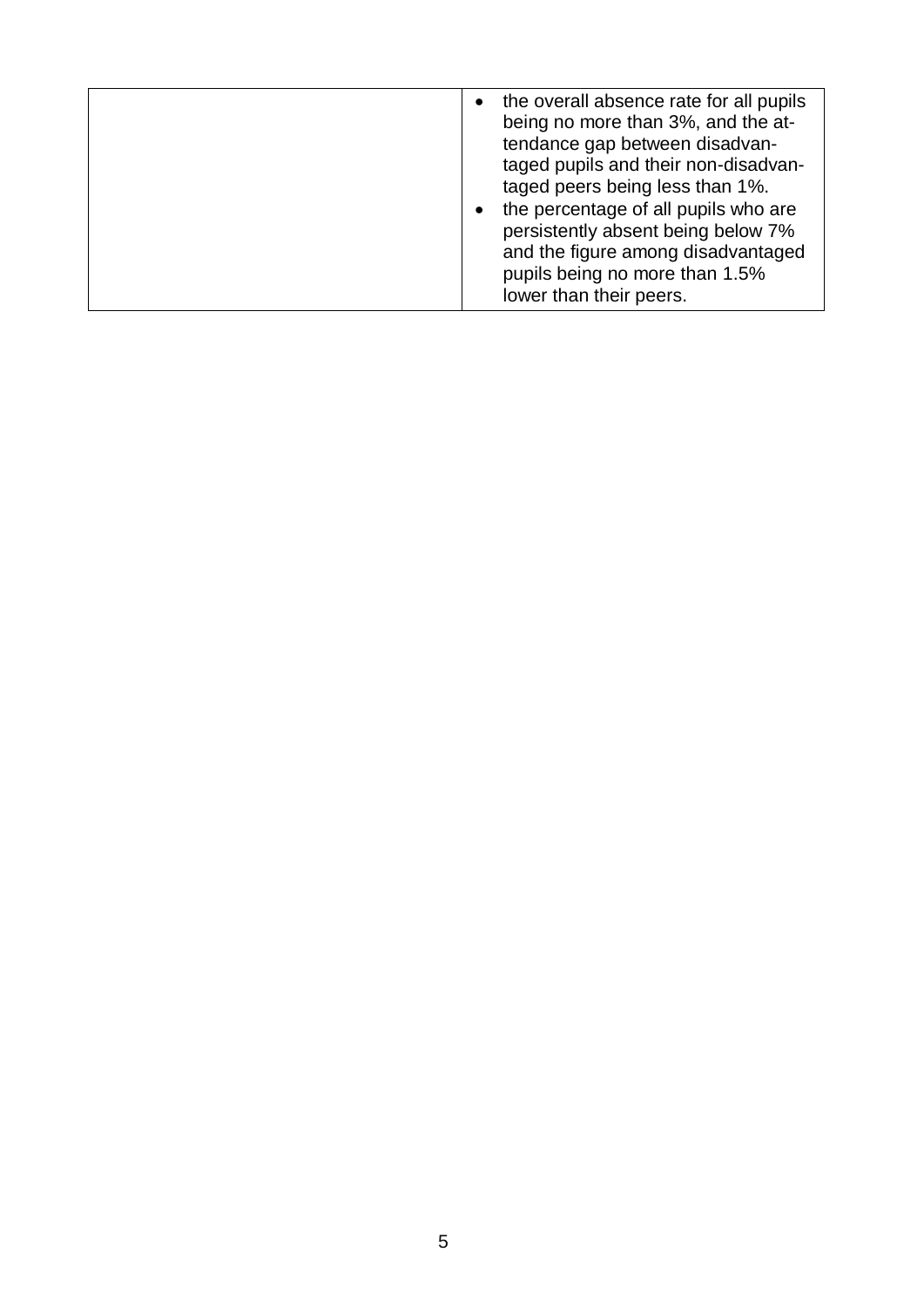# **Activity in this academic year**

This details how we intend to spend our pupil premium (and recovery premium funding) **this academic year** to address the challenges listed above.

#### **Teaching (for example, CPD, recruitment and retention)**

#### Budgeted cost: **£45,210**

| <b>Activity</b>                                                                                                                                                                                                                  | Evidence that supports this approach                                                                                                                                                                                                                                                                                                                                                        | <b>Challenge</b><br>number(s)<br>addressed |
|----------------------------------------------------------------------------------------------------------------------------------------------------------------------------------------------------------------------------------|---------------------------------------------------------------------------------------------------------------------------------------------------------------------------------------------------------------------------------------------------------------------------------------------------------------------------------------------------------------------------------------------|--------------------------------------------|
|                                                                                                                                                                                                                                  |                                                                                                                                                                                                                                                                                                                                                                                             |                                            |
| Purchase of a DfE<br>validated Systematic<br><b>Synthetic Phonics</b><br>programme to secure<br>stronger phonics<br>teaching for all pupils.                                                                                     | Phonics approaches have a strong<br>evidence base that indicates a positive<br>impact on the accuracy of word reading<br>(though not necessarily comprehension),<br>particularly for disadvantaged pupils:<br><b>Phonics   Toolkit Strand   Education</b><br><b>Endowment Foundation   EEF</b>                                                                                              | 1,2,3                                      |
| Newly appointed lead<br>teacher to have regular<br>time to dedicate to the<br>management and<br>development of the<br>PPG so that pupils all<br>pupils in this group are<br>making progress at a<br>rate that closes the<br>gap. | It is essential that assessments are<br>effectively tracked to identify needs and plug<br>gaps through intervention and support for<br>teachers This will include: targeted<br>intervention time, action research, to support<br>teachers, based on the Education<br>Endowment Foundation (EFF), monitoring,<br>analysing data to measure the impact of pp<br>expenditure and present data. | 3,4,5                                      |
| Enhancement of our<br>maths teaching and<br>curriculum planning in<br>line with DfE and EEF<br>guidance.                                                                                                                         | The DfE non-statutory guidance has been<br>produced in conjunction with the National<br>Centre for Excellence in the Teaching of<br>Mathematics, drawing on evidence-based<br>approaches:                                                                                                                                                                                                   |                                            |
| We will fund teacher<br>release time to embed<br>key elements of<br>guidance in school and<br>to access Maths Hub<br>resources and CPD<br>(including Teaching for<br>Mastery training).                                          | Maths guidance KS 1 and 2.pdf<br>(publishing.service.gov.uk)<br>The EEF guidance is based on a range of<br>the best available evidence:<br><b>Improving Mathematics in Key Stages 2 and</b><br>$\overline{3}$                                                                                                                                                                               |                                            |
| Time is allocated to<br>implement a school<br>'growth' strategy that<br>focuses on teacher<br>learning and growth.                                                                                                               | As a school we value staff development and<br>utilising our experienced staff to mentor and<br>develop less experienced staff.<br>Collaborative learning is proven to have high<br>impact for very low cost.                                                                                                                                                                                |                                            |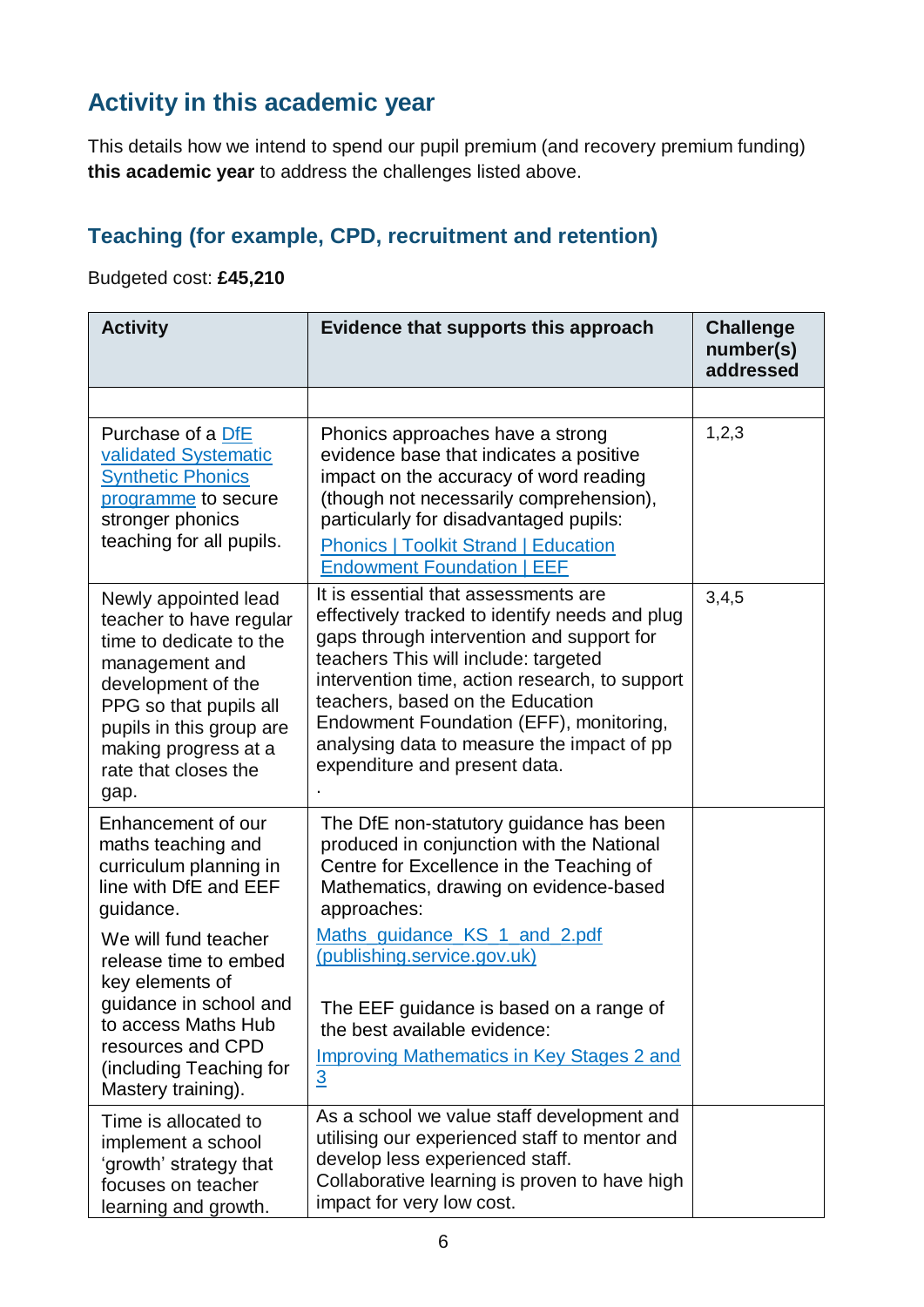| Staff are provided with<br>non-contact time to<br>develop a peer to peer<br>model of growth and<br>coaching.                                                                                                                                                          | <b>Collaborative learning approaches Strand</b><br><b>Education Endowment Foundation   EEF</b>                                                                                                                                                                                                                                     |   |
|-----------------------------------------------------------------------------------------------------------------------------------------------------------------------------------------------------------------------------------------------------------------------|------------------------------------------------------------------------------------------------------------------------------------------------------------------------------------------------------------------------------------------------------------------------------------------------------------------------------------|---|
| Improve the quality of<br>social and emotional<br>(SEL) learning.<br>SEL approaches will<br>be embedded into<br>routine educational<br>practices and<br>supported by<br>professional<br>development and<br>training for staff.                                        | There is extensive evidence associating<br>childhood social and emotional skills with<br>improved outcomes at school and in later<br>life (e.g., improved academic performance,<br>attitudes, behaviour and relationships with<br>peers):<br><b>EEF Social and Emotional Learning.pdf</b><br>(educationendowmentfoundation.org.uk) | 5 |
| Develop oral literacy<br>across the school cur-<br>riculum to support pu-<br>pils to articulate key<br>ideas, consolidate un-<br>derstanding and extend<br>vocabulary.<br>We will purchase re-<br>sources and fund ongo-<br>ing teacher training and<br>release time. | There is a strong evidence base that sug-<br>gests oral language interventions, including<br>dialogic activities such as high-quality<br>classroom discussion, are inexpensive to<br>implement with high impacts on reading:<br><b>Oral language interventions   Toolkit Strand</b><br><b>Education Endowment Foundation   EEF</b> |   |
| Staff CPD:<br>SaLT<br><b>Phonics</b><br>Reading<br>Middle Leader support<br><b>Quality First Teaching</b>                                                                                                                                                             | <b>Effective Professional Development   EEF</b><br>(educationendowmentfoundation.org.uk)                                                                                                                                                                                                                                           |   |

#### **Targeted academic support (for example, tutoring, one-to-one support structured interventions)**

Budgeted cost: **£51,500**

| <b>Activity</b>                                                                                  | <b>Evidence that supports this</b><br>approach                                                                                               | <b>Challenge</b><br>number(s)<br>addressed |
|--------------------------------------------------------------------------------------------------|----------------------------------------------------------------------------------------------------------------------------------------------|--------------------------------------------|
| <b>Additional phonics</b><br>sessions targeted at<br>disadvantaged pupils<br>who require further | Phonics approaches have a strong<br>evidence base indicating a positive<br>impact on pupils, particularly from<br>disadvantaged backgrounds. |                                            |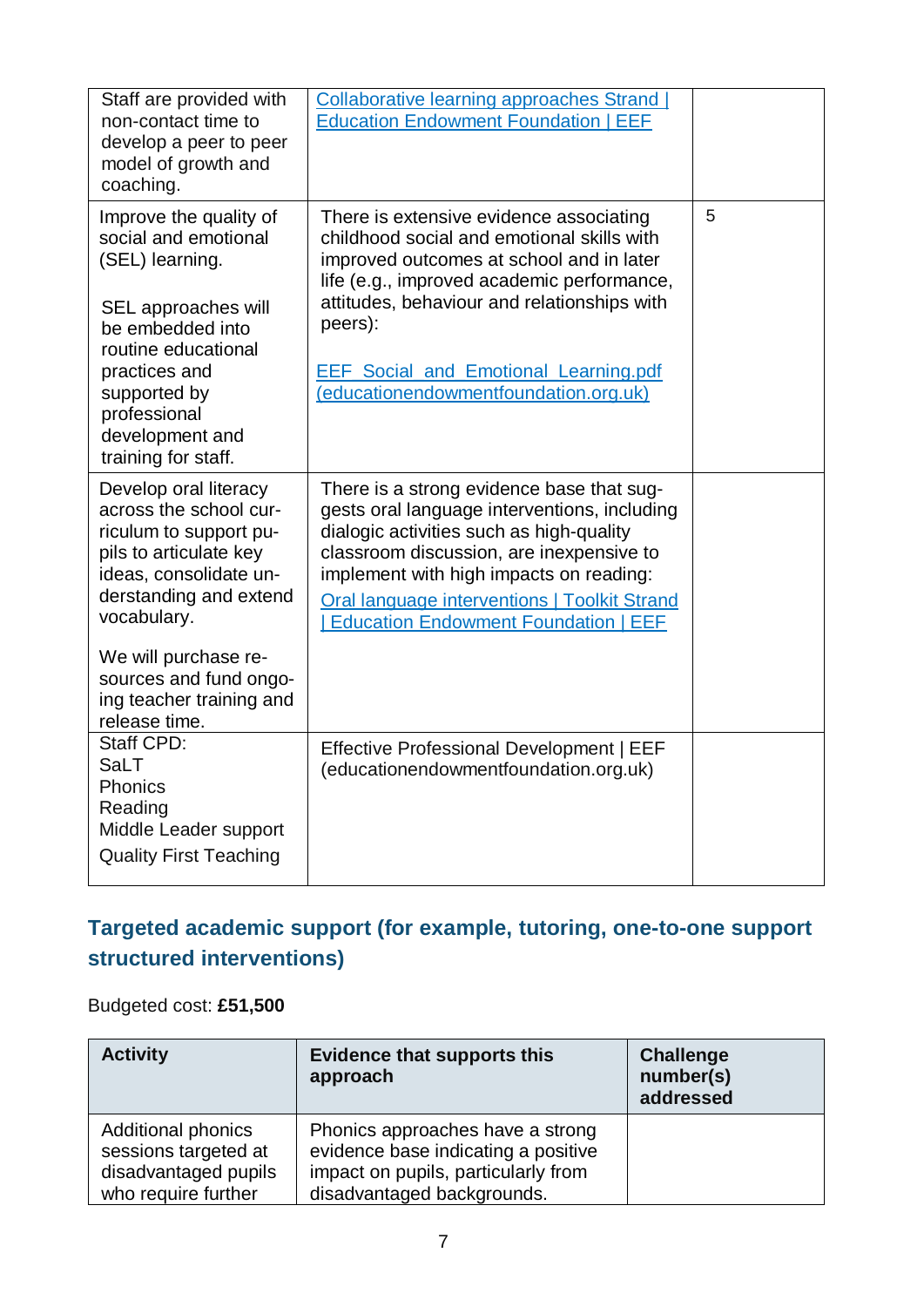| phonics support. This<br>will be delivered in<br>collaboration with our<br>local English hub.                                                                                                                                                                                                                                                                      | Targeted phonics interventions have<br>been shown to be more effective<br>when delivered as regular sessions<br>over a period up to 12 weeks:<br><b>Phonics   Toolkit Strand   Education</b><br><b>Endowment Foundation   EEF</b>                                                                                                                                          |     |
|--------------------------------------------------------------------------------------------------------------------------------------------------------------------------------------------------------------------------------------------------------------------------------------------------------------------------------------------------------------------|----------------------------------------------------------------------------------------------------------------------------------------------------------------------------------------------------------------------------------------------------------------------------------------------------------------------------------------------------------------------------|-----|
| Engaging with the<br><b>National Tutoring Pro-</b><br>gramme to provide a<br>blend of tuition,<br>mentoring and<br>school-led tutoring for<br>pupils whose<br>education has been<br>most impacted by the<br>pandemic. A<br>significant proportion<br>of the pupils who<br>receive tutoring will<br>be disadvantaged,<br>including those who<br>are high attainers. | Tuition targeted at specific needs<br>and knowledge gaps can be an ef-<br>fective method to support low attain-<br>ing pupils or those falling behind,<br>both one-to-one:<br>One to one tuition   EEF (educa-<br>tionendowmentfoundation.org.uk)<br>And in small groups:<br><b>Small group tuition   Toolkit Strand  </b><br><b>Education Endowment Foundation</b><br>EEF |     |
| Booster classes in<br>year 6 to close gaps<br>in skills and<br>knowledge                                                                                                                                                                                                                                                                                           | Gaps clearly identified through<br>thorough gap analysis to ensure the<br>support is targeted to ensure gaps<br>close<br><b>Small group tuition   Toolkit Strand  </b><br><b>Education Endowment Foundation</b><br>EEF                                                                                                                                                     |     |
| <b>Additional targeted</b><br>one to one and small<br>group phonics catch-<br>up lessons                                                                                                                                                                                                                                                                           | The average impact of the adoption<br>of phonics approaches is about an<br>additional five months' progress over<br>the course of a year.<br><b>Phonics   Toolkit Strand   Education</b><br><b>Endowment Foundation   EEF</b>                                                                                                                                              | 1,2 |
| <b>Additional targeted</b><br>EYFS intervention,<br>NELI, to develop<br>early literacy skills                                                                                                                                                                                                                                                                      | Gaps clearly identified through<br>thorough gap analysis to ensure the<br>support is targeted to ensure gaps<br>close<br><b>Small group tuition   Toolkit Strand  </b><br><b>Education Endowment Foundation</b><br>EEF                                                                                                                                                     | 1,2 |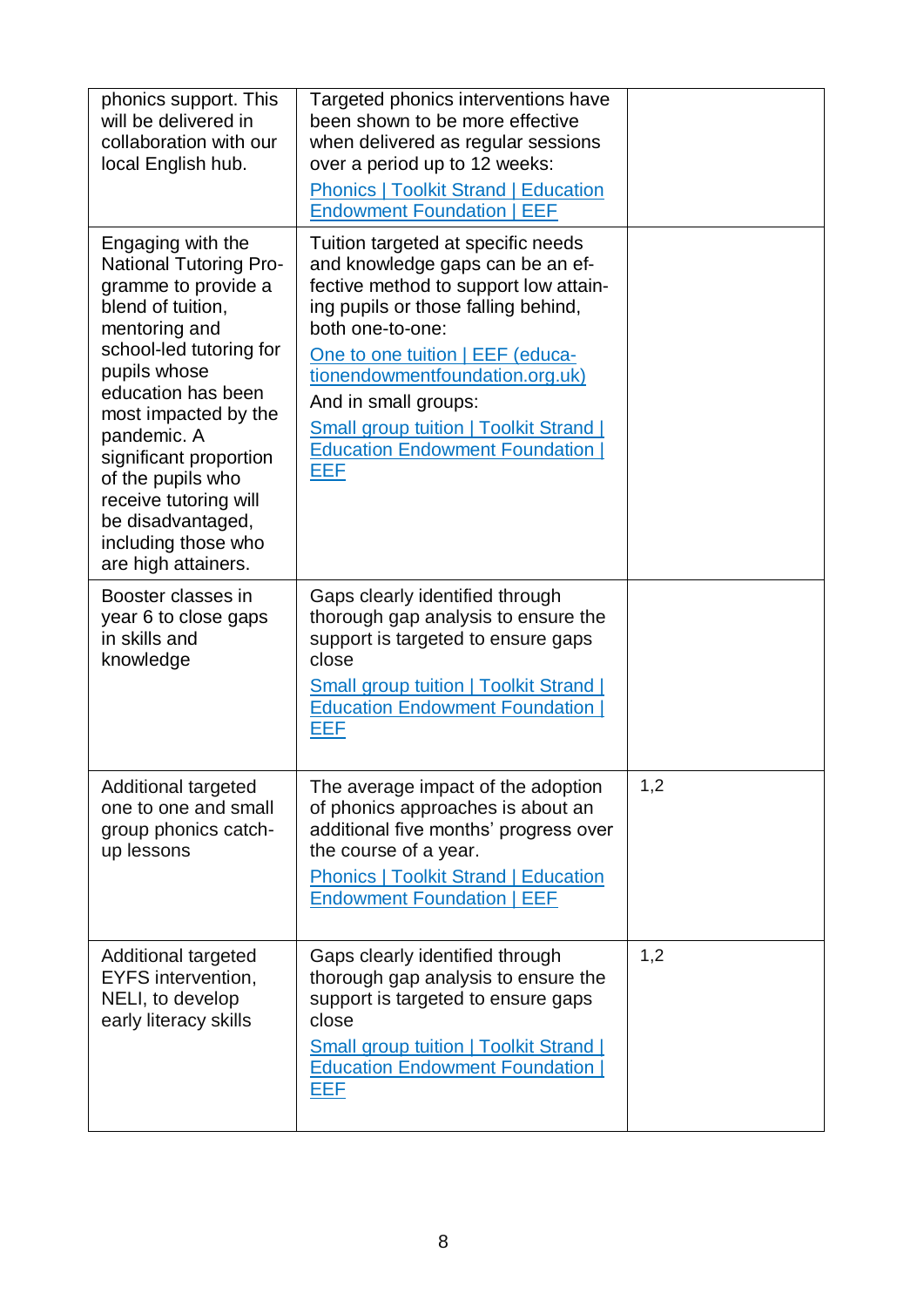#### **Wider strategies (for example, related to attendance, behaviour, wellbeing)**

Budgeted cost: **£21,000**

| <b>Activity</b>                                                                                                                                                                         | Evidence that supports this approach                                                                                                                                                                                                                                                                                                                                                                                                                                  | <b>Challenge</b><br>number(s)<br>addressed |
|-----------------------------------------------------------------------------------------------------------------------------------------------------------------------------------------|-----------------------------------------------------------------------------------------------------------------------------------------------------------------------------------------------------------------------------------------------------------------------------------------------------------------------------------------------------------------------------------------------------------------------------------------------------------------------|--------------------------------------------|
| Add or delete rows as<br>needed.                                                                                                                                                        |                                                                                                                                                                                                                                                                                                                                                                                                                                                                       |                                            |
| Homework club to<br>support home<br>learning, support<br>family engagement<br>and reading support                                                                                       | Some pupils may not have a quiet<br>space for home learning $-$ it is important<br>for schools to consider how home<br>learning can be supported (e.g. through<br>providing homework clubs for pupils).<br>Homework   EEF<br>(educationendowmentfoundation.org.uk)                                                                                                                                                                                                    |                                            |
| Additional pastoral<br>support time<br>allocated to support<br>children with<br>anxiety,<br>bereavement and<br>behaviour needs,<br>including training for<br>the pastoral staff<br>team | Social and emotional skills' are essential<br>for children's development— they<br>support effective learning and are linked<br>to positive outcomes in later life. With<br>the right support, children learn to<br>articulate and manage their emotions,<br>deal with conflict, solve problems,<br>understand things from another<br>person's perspective, and communicate<br>in appropriate ways.<br>Wider strategies   EEF<br>(educationendowmentfoundation.org.uk) |                                            |
| Contingency fund<br>for acute issues.                                                                                                                                                   | Based on our experiences and those of<br>similar schools to ours, we have<br>identified a need to set a small amount<br>of funding aside to respond quickly to<br>needs that have not yet been identified.                                                                                                                                                                                                                                                            |                                            |

#### **Total budgeted cost: £117,710**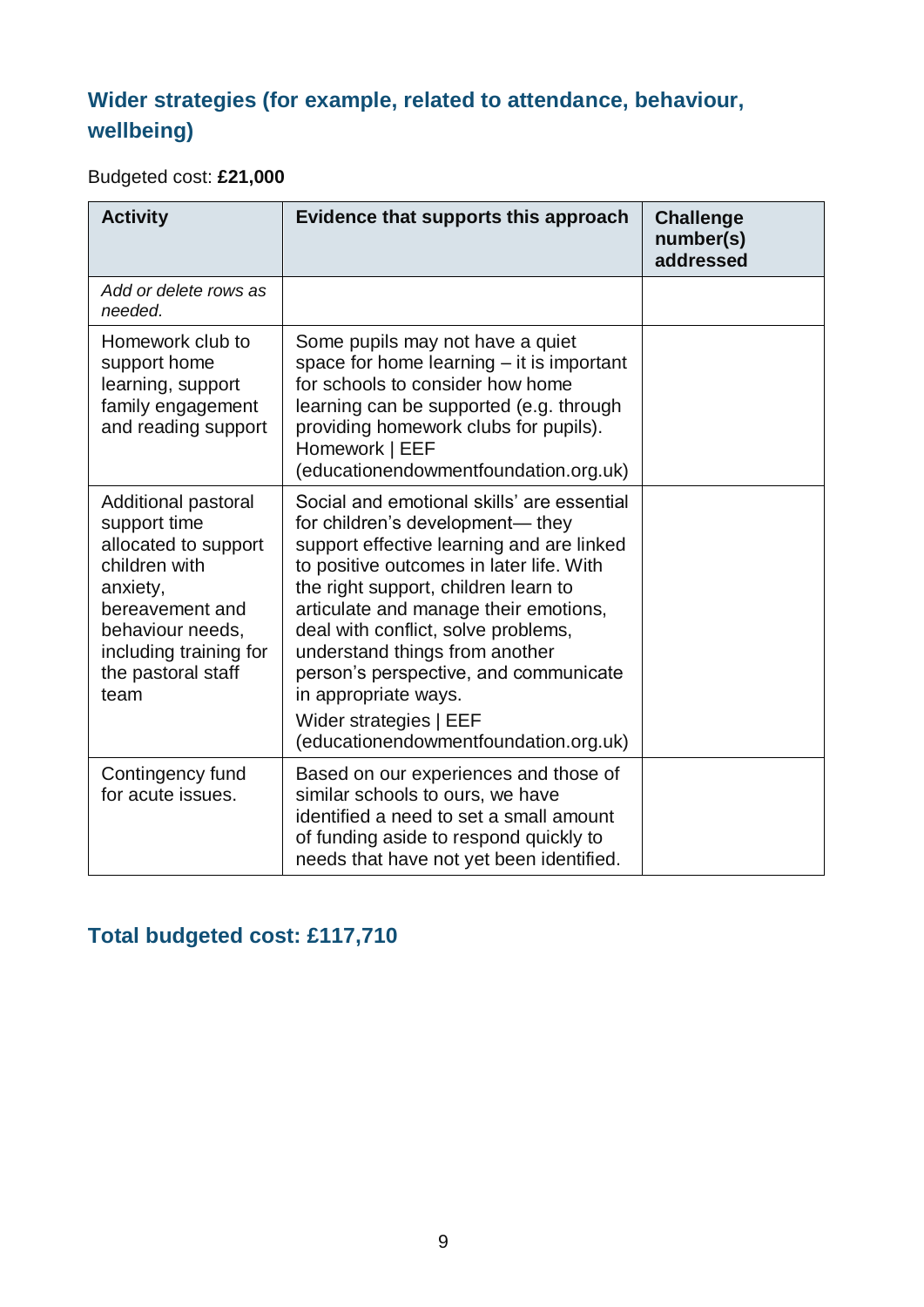# **Part B: Review of outcomes in the previous academic year**

#### **Pupil premium strategy outcomes**

This details the impact that our pupil premium activity had on pupils in the 2020 to 2021 academic year.

Pupils in our school are given access to a wide range of enrichment opportunities and do not miss out because of their circumstances. A greater number of disadvantaged pupils were targeted for after school and enrichment activities. 40% were signed up to after school clubs compared to 30% of all pupils. 20% of the choir is made up from disadvantaged pupils. There is an equitable representation in such things as school council and cyber mentors.

However all these interventions and enrichment activities stopped in March 2020 with the closing of schools due to lockdown. The most vulnerable pupils were encouraged to attend school during lockdown but this could only be a small number due to restrictions. Families were provided with food vouchers during lockdown and those pupils attending school were provided lunch by the school.

Data is less secure than in previous years for outcomes and progress for all pupils and there is no national or Ealing data to compare. Governors must also be aware that KS1 data is based on attainment as of March 2020 and KS2 data is based on evidence of outcomes in July 2020 when pupils had missed 12 weeks of learning in school.

Our internal assessments during 2020/21 suggested that the performance of disadvantaged pupils was lower than in the previous 2 years in key areas of the curriculum. Despite being on track during the first year (2018/19), the outcomes we aimed to achieve in our previous strategy by the end of 2020/21 were therefore not fully realised.

Our assessment of the reasons for these outcomes points primarily to Covid-19 impact, which disrupted all our subject areas to varying degrees. As evidenced in schools across the country, school closure was most detrimental to our disadvantaged pupils, and they were not able to benefit from our pupil premium funded improvements to teaching and targeted interventions to the degree we had intended. The impact was mitigated by our resolution to maintain a high quality curriculum, including during periods of partial closure, which was aided by use of online resources such as those provided by Oak National Academy.

Although overall attendance in 2020/21 was lower than in the preceding 2 years at 96.4%, it was higher than the national average. At times when all pupils were expected to attend school, absence among disadvantaged pupils was 0.7% higher than their